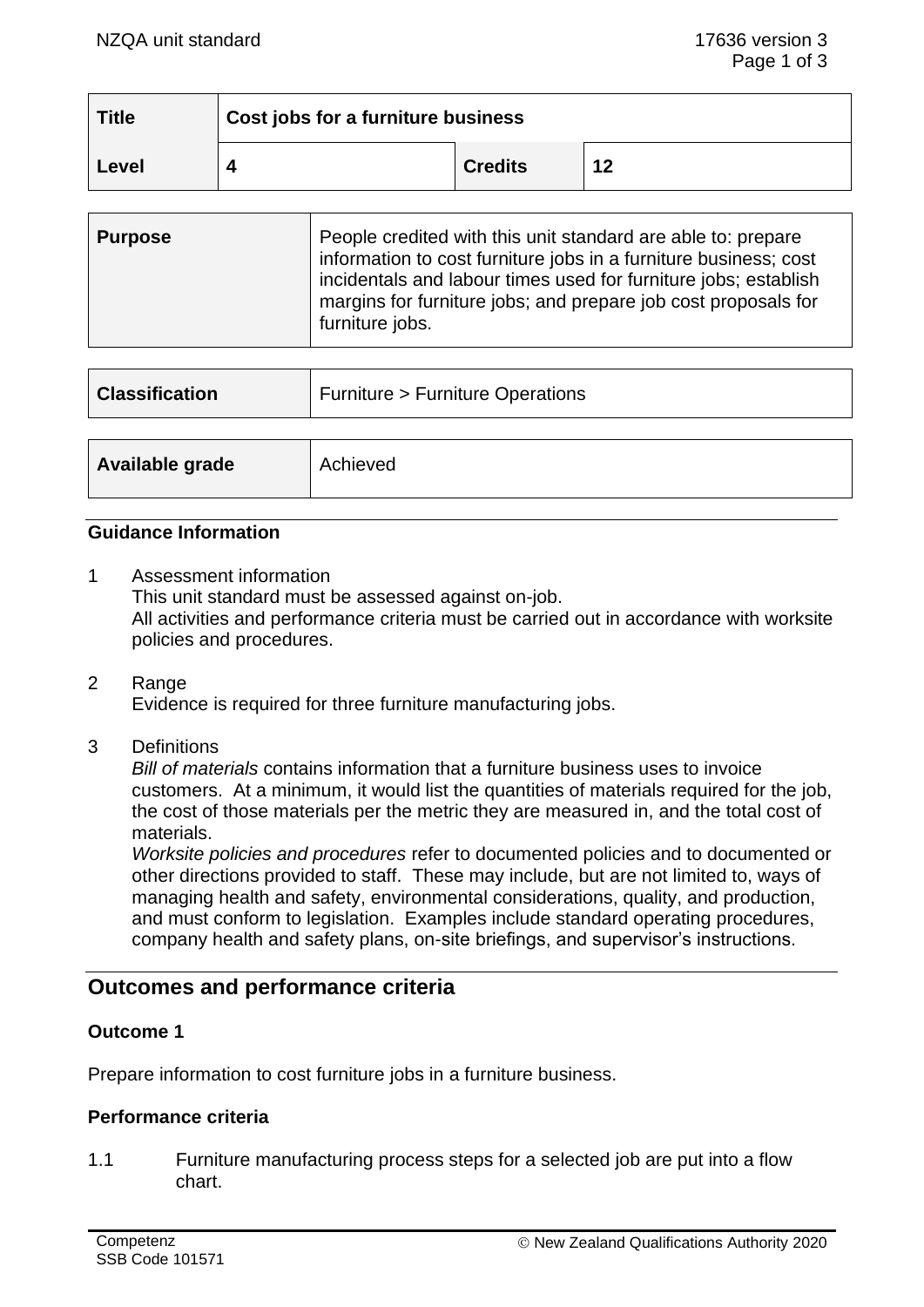- 1.2 Labour times for the process steps charted in performance criterion 1.1 are allocated.
- 1.3 Customer quantity and quality requirements are clarified with the customer.
- 1.4 The bill of materials is prepared.

## **Outcome 2**

Cost incidentals and labour times used for furniture jobs.

## **Performance criteria**

- 2.1 Incidentals required for furniture jobs are documented and cost is allocated.
- 2.2 Materials wastage is calculated from the quantities in the bill of materials and added to the total cost of materials.
- 2.3 Estimated labour times for the selected job are costed.

## **Outcome 3**

Establish margins for furniture jobs.

#### **Performance criteria**

- 3.1 Required overhead margin is calculated.
- 3.2 Desired profit margin is calculated.

## **Outcome 4**

Prepare job cost proposals for furniture jobs.

## **Performance criteria**

4.1 Job cost proposals are prepared.

Range must include details on – materials, labour, overheads, margins, subcontracted activities.

| <b>Planned review date</b> | December 2024 |
|----------------------------|---------------|
|----------------------------|---------------|

#### **Status information and last date for assessment for superseded versions**

| <b>Process</b> | <b>Version</b> | <b>Date</b>       | <b>Last Date for Assessment</b> |
|----------------|----------------|-------------------|---------------------------------|
| Registration   |                | 22 September 2000 | 31 December 2020                |
| <b>Review</b>  | 2              | 19 June 2009      | N/A                             |
| <b>Review</b>  | 3              | 27 August 2020    | N/A                             |